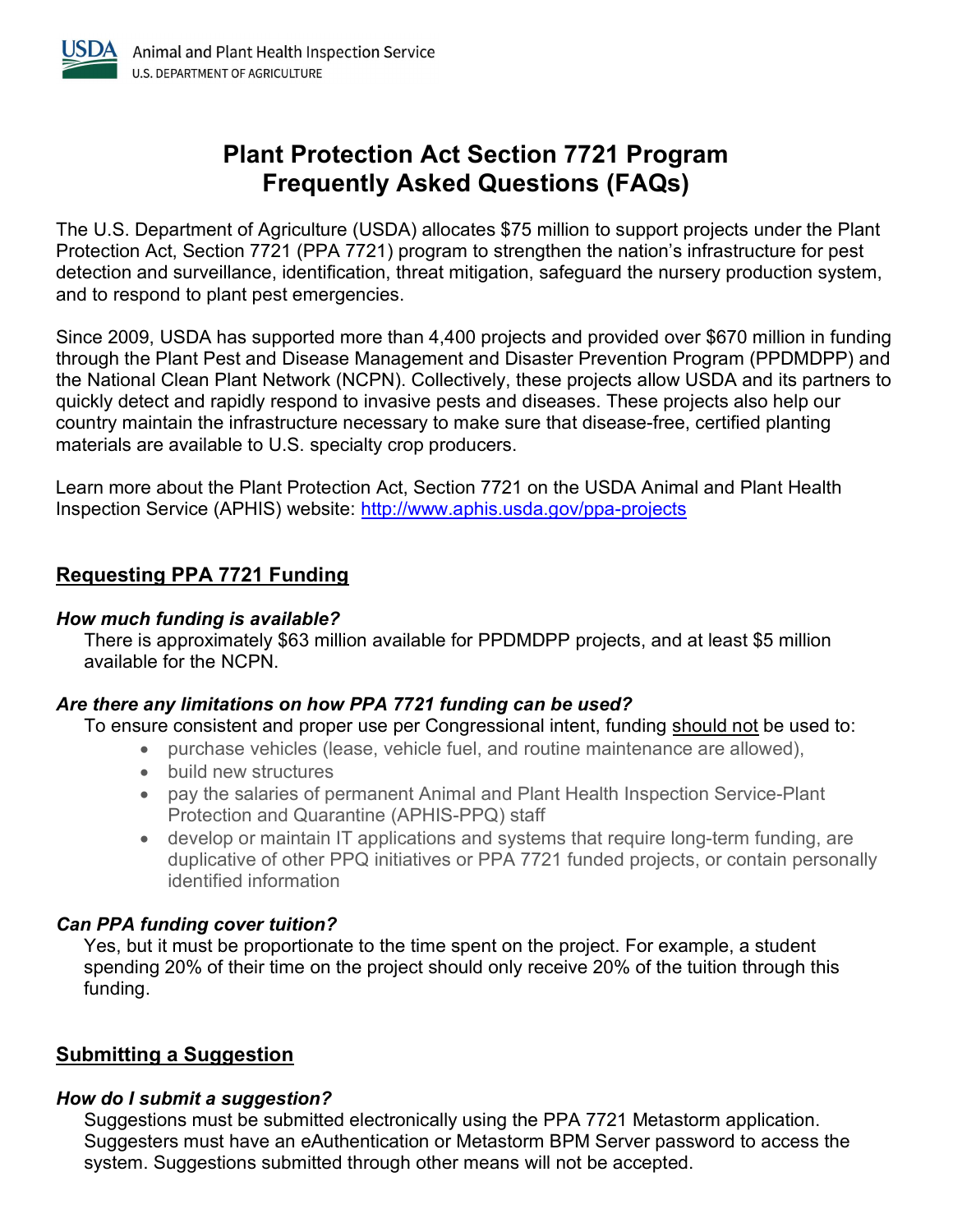Please review the document, Guidance for Completing and Submitting a PPA 7721 Suggestion, on the APHIS website, <u><www.aphis.usda.gov/ppa-projects>,</u> for step-by-step instructions on submitting a suggestion using the PPA 7721 Metastorm application.

# What should be included in a suggestion?

 In addition to basic information about the project (suggestion title, budget estimate, contact information, etc.), suggesters should provide the following:

- Description of the suggestion's alignment with PPA 7721 goals, objectives and strategies, defined in the PPA 7721 Implementation Plan, which is posted on the APHIS website at: <www.aphis.usda.gov/ppa-projects>
- Potential or expected impact and deliverables of the suggestion
- Proposed technical approach
- Roles and responsibilities, as well as budget allocations of any cooperators participating in project activities
	- $\circ$  Note: Federal entities are also required to include the percentage of total budget that would be provided to each non-Federal cooperator or participating institution
- Relevant prior experience and accomplishments to date (specifically for renewing projects previously funded through PPA 7721).

 Suggesters are strongly encouraged to discuss proposals with appropriate PPQ Program Managers and all cooperators prior to submitting proposals.

# What is the percentage of allowable overhead a cooperator can charge?

 As established by law (Negotiated Indirect Cost Rate or NICRA), PPA 7721 restricts indirect costs charged against a cooperative agreement to be the lesser of:

- 15% of the total Federal funds provided under the cooperative agreement or
- the indirect cost rate applicable to the recipient

# Who is eligible to submit a suggestion?

 Federal and State agencies, non-profit organizations, tribes, colleges, and universities are all eligible to submit suggestions.

# May a foreign entity submit a suggestion?

 Foreign entities are not allowed to submit a suggestion; however, they may collaborate with a domestic entity who submits a suggestion. The suggestion should describe why it is necessary to engage foreign collaborators to accomplish proposed activities.

# Can stakeholders submit more than one suggestion?

There is no limit to the number of suggestions an individual or entity can submit.

# What is the difference between a single entity suggestion and a group suggestion?

Single Entity Suggestion: If all funding will be provided to one cooperator through a single agreement, that suggestion is considered a "single entity suggestion." Any distribution of funds to sub-cooperators within the project would be managed by the cooperator, not APHIS. Although not required for a single entity suggestion, you may want to list the entities with whom you will cooperate or subcontract and include a breakdown of funds to be distributed in the budget template under the "Contractual" budget category. This will help reviewers understand how funds will be allocated to carry out the project.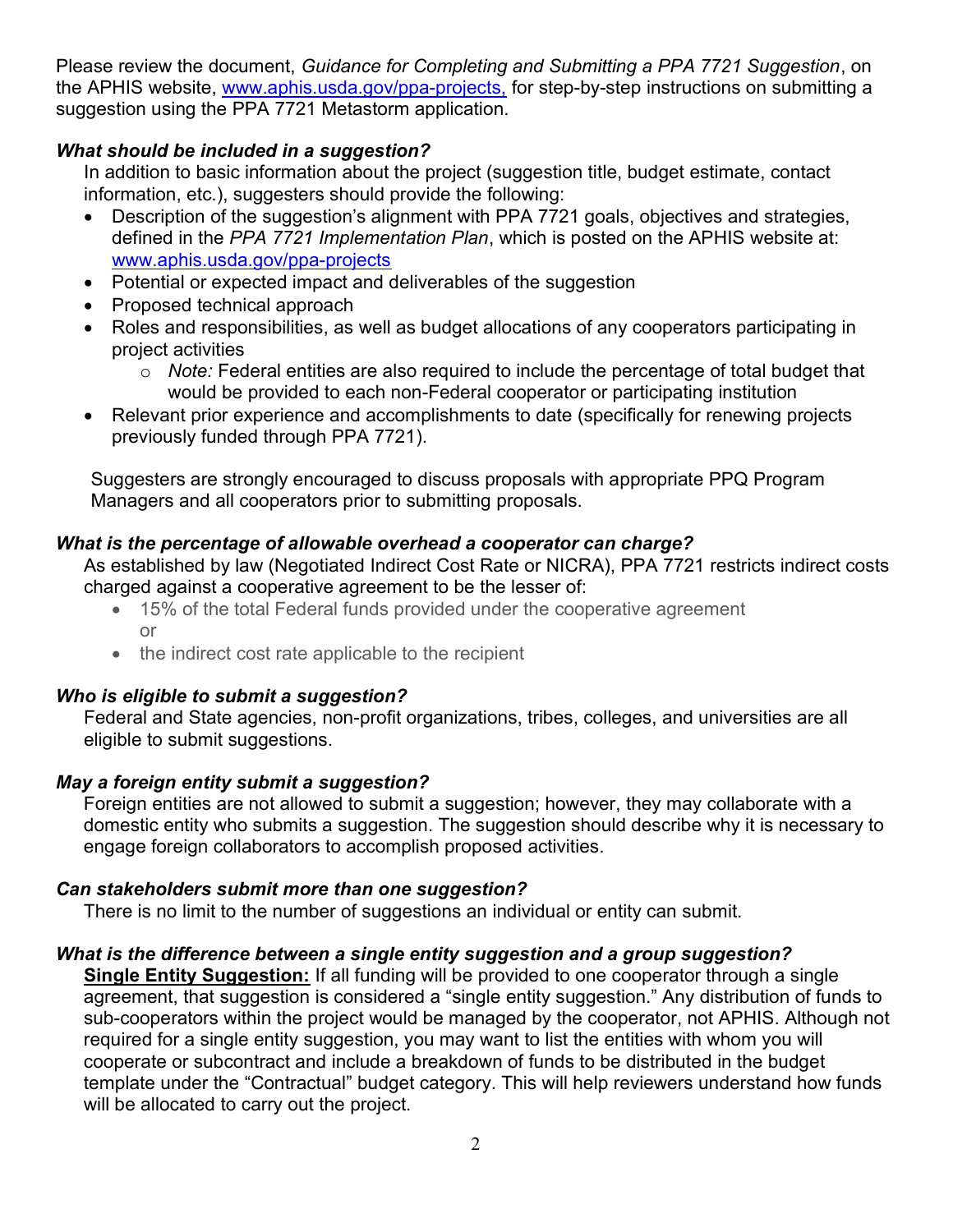Group Suggestion: If there will be multiple cooperators working together to accomplish a specific project and APHIS will establish separate agreements with each cooperator, that suggestion is considered a "group suggestion." In a group suggestion, only one cooperator needs to submit the suggestion for the group. The submitting cooperator needs to include the following information in their suggestion:

- 1. name and institution of each cooperator
- 2. each cooperator's state
- 3. amount of funding that each cooperator (including the submitter) will receive. Funding for all cooperators listed must add up to the total budget requested.

#### Do suggestions that propose to continue ongoing work have preferred status?

 No. Suggestions that request continued funding for ongoing work will be reviewed and evaluated using the same criteria applied to new suggestions. A suggestion receiving prior year funding does not guarantee renewed funding.

#### Do suggestions have to focus on specialty crops?

 Suggestions should focus on specialty crops; however, the program will consider unexplored opportunities or emerging pest threats outside the specialty crop arena in all goal areas. For more information: refer to USDA Definition of Specialty Crop

#### Do suggestions have to focus on PPQ quarantine pests?

 Suggestions that address pests that could potentially threaten U.S. agriculture will be considered even if those pests are not listed as PPQ quarantine pests.

#### Can States request funding for programs that are facing reduced funding or defunding at the Federal level?

 The program is not intended to specifically address fiscal challenges. While a cooperator could request funding that meets a need generated by a reduction or loss in funding to a particular program, that suggestion must still meet the requirements for PPA 7721.

#### I just established my agreement and I won't have an accomplishment report to submit with my new suggestion. What should I do?

If the cooperator does not have an accomplishment report yet, they should submit a status report of activities completed to date under the agreement.

# Evaluating Suggestions

# How will the review process work and what criteria will be used to evaluate suggestions?

 Suggestions will be reviewed by Goal Teams that encompass representatives from APHIS, the National Plant Board, other federal agencies, tribal nation representatives, the Specialty Crop Farm Bill Alliance, and the university system research community.

 All PPA 7721 Goal Teams will evaluate the strategic alignment, impact, feasibility, past performance, use of best practices, and innovation of each suggestion. The Goal Teams will work to ensure that the recommended Spending Plan addresses critical needs and opportunities to strengthen prevention, detection, and/or mitigation efforts.